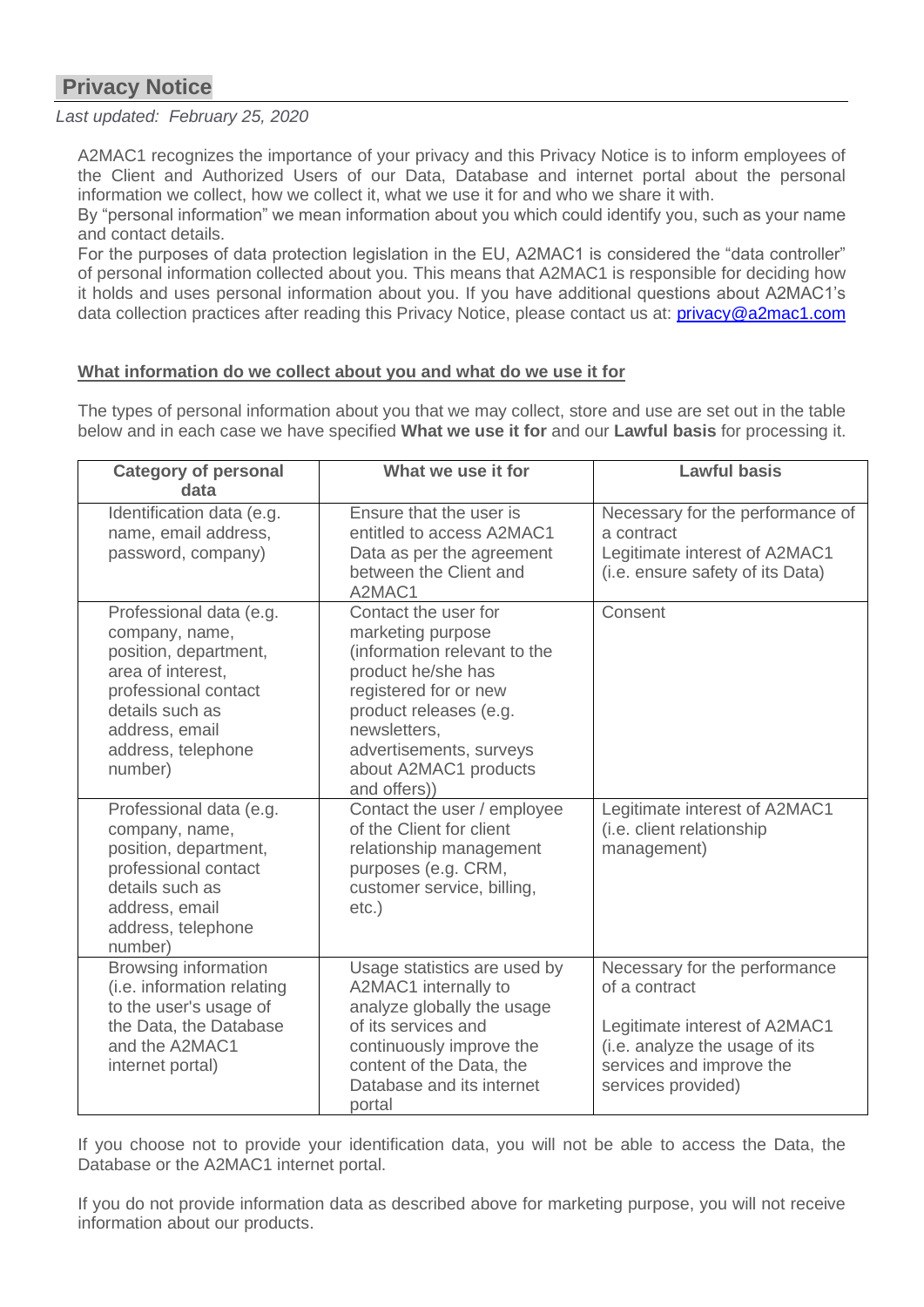If you do not provide professional data as described above, A2MAC1 will be prevented from managing properly the client relationship.

#### **How do we collect this information**

We typically collect your personal information when you voluntarily input such information in response to prompts / forms we have placed at various points on our internet portal. We will also collect your email address from the e-mails that you send us.

When you visit our internet portal, we may collect and process information about your usage of our internet portal (for example, the pages you visit and how you have navigated through our portal).

#### **Who will it be shared with**

We may have to share your personal information with our other affiliates located in the EU/EEA or outside the EU/EEA in countries which do not provide for an adequate level of data protection. Such transfers are based on a data transfer agreement a copy of which can be requested in writing at the following email address: [privacy@a2mac1.com](mailto:privacy@a2mac1.com)

We may also share the aggregated usage statistics with the Client in order for the Client to evaluate the usage of the A2MAC1 services by its employees.

The Client undertakes to comply with the applicable regulations on personal data processing and this Privacy Notice and you may exercise your rights relating to such data against the Client or A2MAC1 which undertakes to inform the other of any request received in this respect.

We may share your personal information with third-parties, for example in the context of the possible sale or restructuring of our business, or where we have another legitimate interest in doing so (e.g. service provider assisting us in improving our services). We may also need to share your personal information with a regulator or to otherwise comply with the law.

We require all third-parties (including service providers) and our other offices to respect the security of your personal data, to be bound by this Privacy Notice and to treat your personal data in accordance with the law.

## **How long will we retain your information**

We will only retain your personal information for as long as necessary to fulfil the purposes we collected it for and especially:

- For the duration of this Agreement (extended by applicable limit of actions and mandatory retention period or upon your further consent) as regard the data collected for the performance of the contract, to ensure the safety of A2MAC1 Data or for the management of the client relationship;
- For the duration of this Agreement (extended by 3 years after the term of the commercial relationship) as regard the data collected for marketing purpose;
- For a maximum of 3 years as regard the browsing information.

In some circumstances we may anonymise your personal data so that it can no longer be associated with you, in which case we may use such information (especially for statistical purpose) without further notice to you.

Once we no longer require your personal information for the purpose we collected it for, we will securely destroy your personal information in accordance with applicable laws and regulations.

## **Your rights in relation to your information**

It is important that the personal information we hold about you is accurate and current. Please let us know if your personal information changes during your relationship with us.